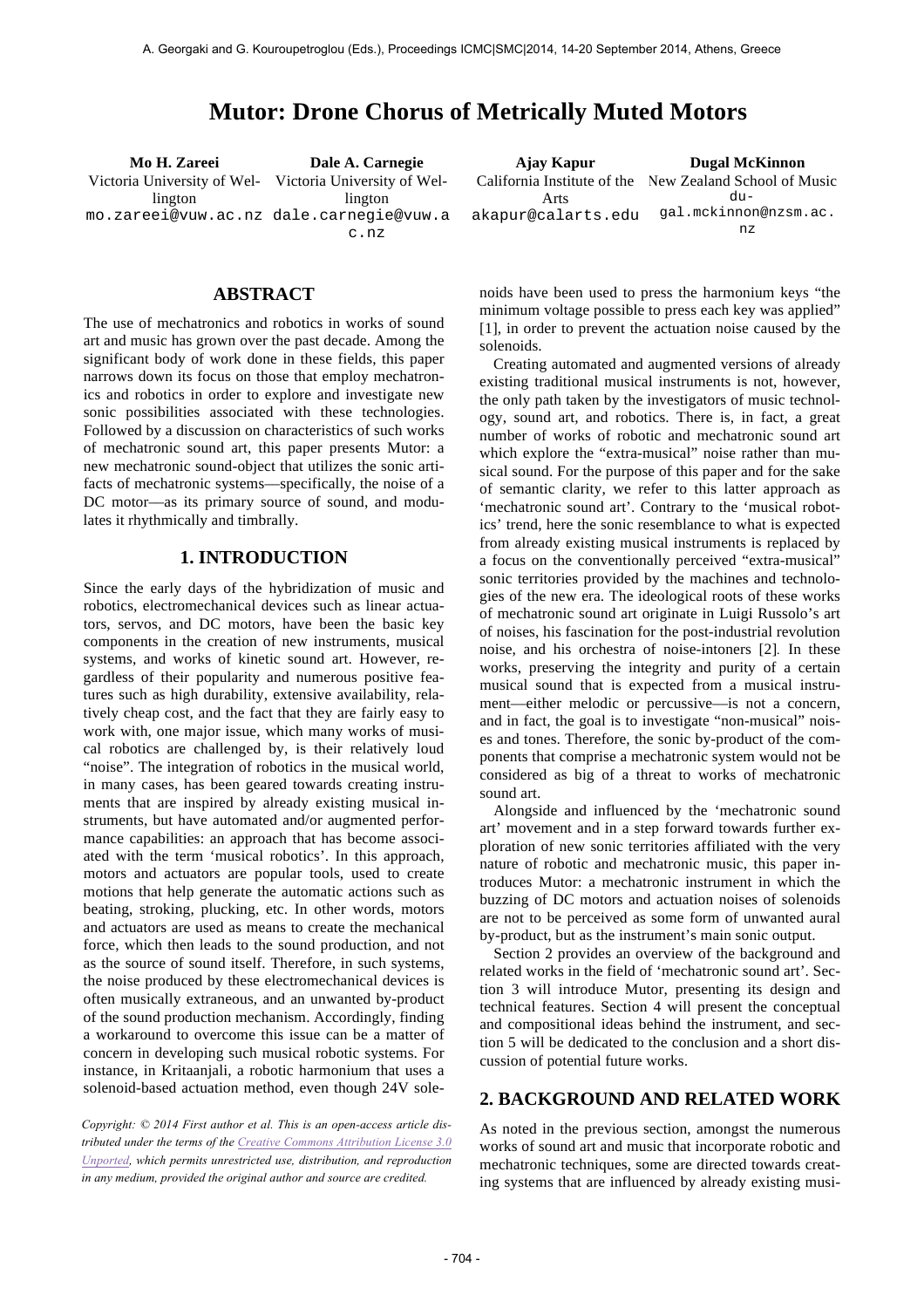cal instruments, following a deterministic––and at times anthropocentric––approach in order to achieve certain musical output. Many significant examples of this, which we refer to as 'musical robotics', can be found in Murphy's review article [3]. However, the purpose of this paper is to focus on the other trend identified as 'mechatronic sound art' in the previous section. Therefore, this section passes over the musical robotics trend to focus on significant examples––both early, and contemporary––of works related to the mechatronic sound art trend, along with its conceptual background<sup>1</sup>. Yet, it should be noted that this classification is inevitably a loose one, both semantically and conceptually, and the dividing line between these trends is blurry in many cases.

# **2.1 Noises of the Machine**

With Luigi Russolo's futurist manifesto, the integration of non-musical machine noises of the industrial revolution era in music was officially announced. In an effort to break out of the "limited variety of timbres" offered by the orchestra, Russolo called for sonic-artistic investigation of industrial technologies, claiming that "the evolution of music is comparable with the multiplication of machines" [2]. In collaboration with Ugo Piatti, he constructed a set of noise-intoners, many of which incorporated a simple mechanism of exciting a diaphragm using a vibrating string that was in contact with a rotating wheel. The tension of the string was controlled manually using a lever, and the speed of vibration was determined either manually using a crank, or by a motor and using a switch. Based on the type of noise they created, he divided his instruments into six distinct families, and used them in a number of performances throughout Europe. These performances drew strong responses from audiences and though none of the original noise-intoners have survived, his groundbreaking ideas continue to influence the artists and musicians in the realm of experimental music and sound art to this day.

Russolo's instruments, whose pictures and sketches I had long known, still fascinated me even after hearing them play [5].

– Godfried-Willem Raes

In spite of their varied aesthetic and artistic approaches, the majority of the works that can be identified as 'mechatronic sound art' are rather indeterministic, or chaotic systems, in appreciation of the sonic by-products of the new technologies. More significantly, they deal with 'noise' rather than 'musical sound'. Therefore, it is reasonable to consider Russolo's works and ideas as the ideological father of this trend.

# **2.2 Early Days of Mechatronic Sound Art**

 $\overline{a}$ 

In keeping with the anti-authoritarianism tendencies of the 1960s, the Logos Foundation was established by Godfried-Willem Raes, one of the key precursors of mechatronic sound art, in defiance of what he regards as the "authoritarianism of the music production and reproduction" [5]. As an effort to trespass the boundaries dictated by the music industry, this defiance was mainly realized in the form of the design and construction of new "electroacoustic" instruments and soundsculptures––many of which are discussed in [5]—using electromechanical machines and technologies. Another influential forerunner of the movement is Trimpin, whose numerous works of sound art and kinetic sculpture [6], are at the cornerstone of the mechatronic sound art movement. Timpin's methodology is often the sonic recycling of found objects and obsolete machines using mechatronic techniques in order to create kinetic soundsculptures and mechatronic soundobjects. This practice is extended in works such as Gordon Monahan's *Multiple Machine Matrix* [7], in addition to a number of others [3].

The contributions of pioneers such as Raes and Trimpin, along with those of soundsculptors Jean Tinquelly, Joe Jones, and Martin Riches (discussed in Alan Licht's *Sound Art* [8]), paved the way for development of mechatronic sound art.

## **2.3 Contemporary Mechatronic Sound Art**

The trace of Russolo's intonarumori and his futurist manifesto can be clearly noticed in the works of contemporary Canadian sound artists Nicolas Bernier and Martin Messier. In particular, their collaborative project *La chambre des machines,* is a direct homage to Russolo's instruments. This project is a live performance in which two "machines made of gears and cranks are manipulated to produce a sound construction at the crossroads of acoustics and electronics" [9] (see Figure 1).



**Figure 1**. *La chambre des machine* by Nicolas Bernier and Martin Messier.

Clearly inspired by Russolo's intonarumori, both in terms of their appearance and sound production mechanisms, these instruments use mechanical means to generate sound. However, the mechatronic and automation technologies are not investigated here as they are in the artists' solo projects. Messier's *Sewing Machine Orchestra* is an audiovisual project in which "computer processing transforms the functional sounds of eight 1940s Singer sewing machines, mounted on stands, into a vivid, dancing weave of hums, whirrs, and beats, accompanied by suitably pulsating lights" [10]. Bernier's awardwinning *Frequencies (a)* is also an audiovisual performance "combining the sound of mechanically triggered tuning forks with pure digital sound waves. The perform-

<sup>&</sup>lt;sup>1</sup> For a more expansive comparison of the "musical robotics" and "mechatronic sound art" trends see [4].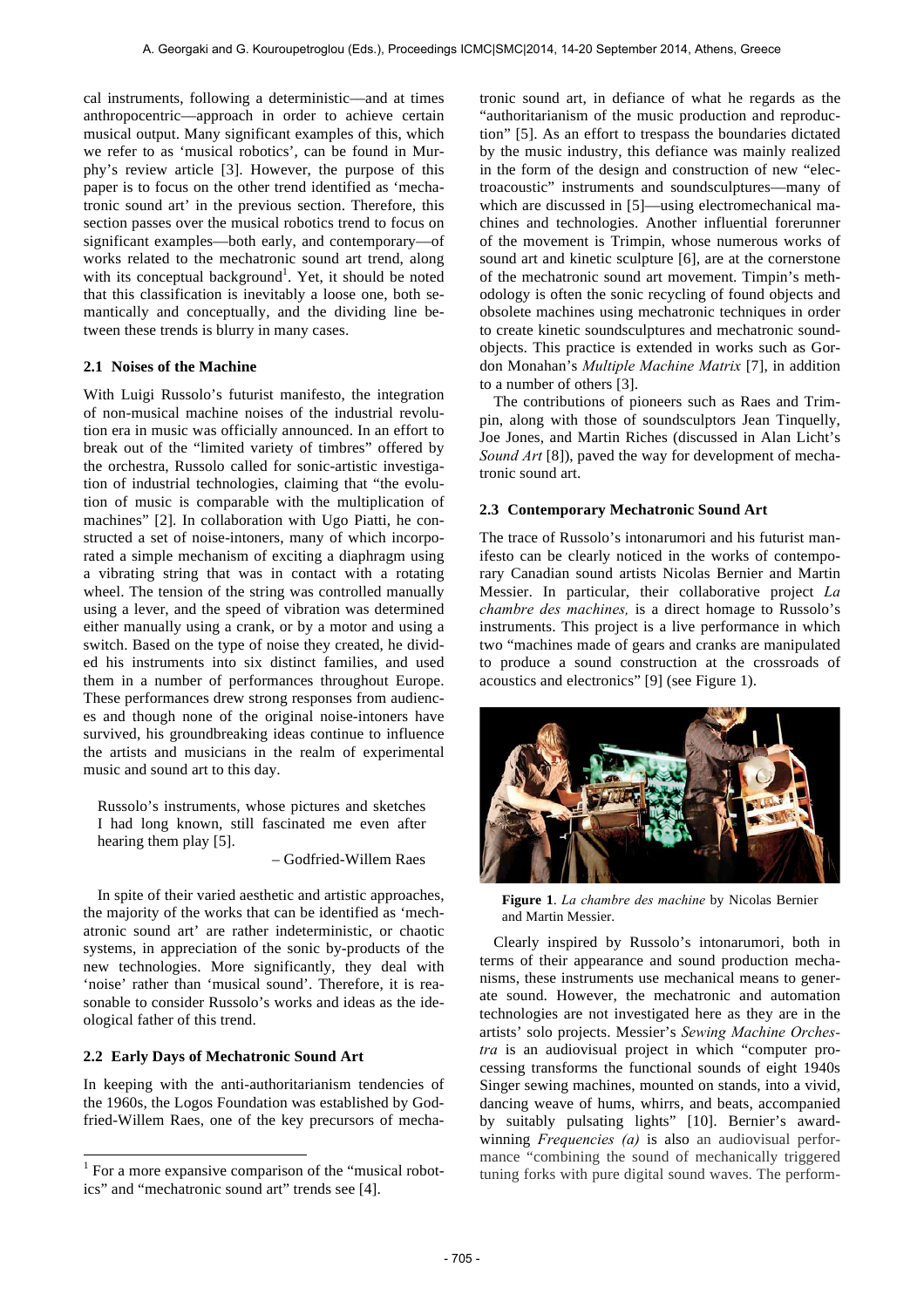er is triggering sequences from the computer, activating solenoids that hit the tuning forks with high precision" [11], while the triggered sounds are accompanied by synchronous beams of bright light (see Figure 2).



**Figure 2**. *Frequencies (a)* by Nicholas Bernier.

Contemporary examples of mechatronic sound art, where the basic mechatronic components are used as the source of sound itself, can be found in the numerous and remarkable installation works of Swiss artists Zimoun and Pe Lang. In a significant number of their solo and collaborative works, Zimoun and Pe Lang use a large number of what they refer to as "prepared" actuators in order to create large-scale sound installations (see Figure 3). These prepared actuators are small DC motors or solenoids that are attached to external objects such as pieces of wire, cardboard boxes, cotton balls, etc. The simultaneous actuation of motors or solenoids puts the external objects into motion, creating a large number of soundobject units that form an ambient wall of sound and fill the entire gallery space. According to Murphy, Zimoun's and Pe Lang's works "involve reductionist sculptures that pare sound-making elements down to their pure forms" [3].



**Figure 3** 216 Prepared DC motors, Filler Wire 1.0mm, By Zimoun (2009/2010)

Other contemporary examples of using mechatronic devices to create works of sound art, primarily through actuation of various "non-musical" objects, can be found in Murphy's *Metal+Motors* (2011), and Daito Manabe's *Motor Music Test* (2013)*. Metal+Motors* is an installation "consisting of a variety of DC motor actuators striking metallic objects in response to ultrasonic sensor data" [12] that are derived from audience's movements in the gallery space. Similarly, *Motor Music Test* consists of an array of metal sheets, each attached to a servomotor. The servomotors rotate the metal sheets at various speeds and directions, within various degrees and ranges, creating variation of rhythmic phrases from a combination of the sound of spinning sheets and the buzzing of the motors (Figure 4).



**Figure 4** *Motor Music Test* by Daito Manabe

Most of the contemporary examples of mechatronic sound art presented in this section share at least two significant common features. First, they exhibit a very minimalistic approach in terms of design, form, and structure, deploying factors such as repetition and iteration to their full extent. Second, from a technical point of view they employ mechanisms that are purely based on actuation of non-musical objects through basic mechatronic components. Mutor draws inspiration from both of these features. In doing so, it takes the second feature to an even more minimalistic degree by shifting the sonic focus from the external actuated object onto the mechatronic component itself.

# **3. MUTOR**



**Figure 5** Mutor (First finished version)

Mutor is a mechatronic sound-object in which the sound of a DC motor is controlled and manipulated, in terms of frequency, timbre, and amplitude, through mechatronics and microcontroller programming. It is comprised of a DC motor placed in a transparent acrylic box, and a pushtype solenoid mounted on the edge of the box's only pivoting side (see Figure 5). Microcontroller programming is used to control the motor's rotation speed and the solenoid movements. Different rotation speeds create a continuous range of different frequencies, while solenoid actuations result in shutting or opening the box's door,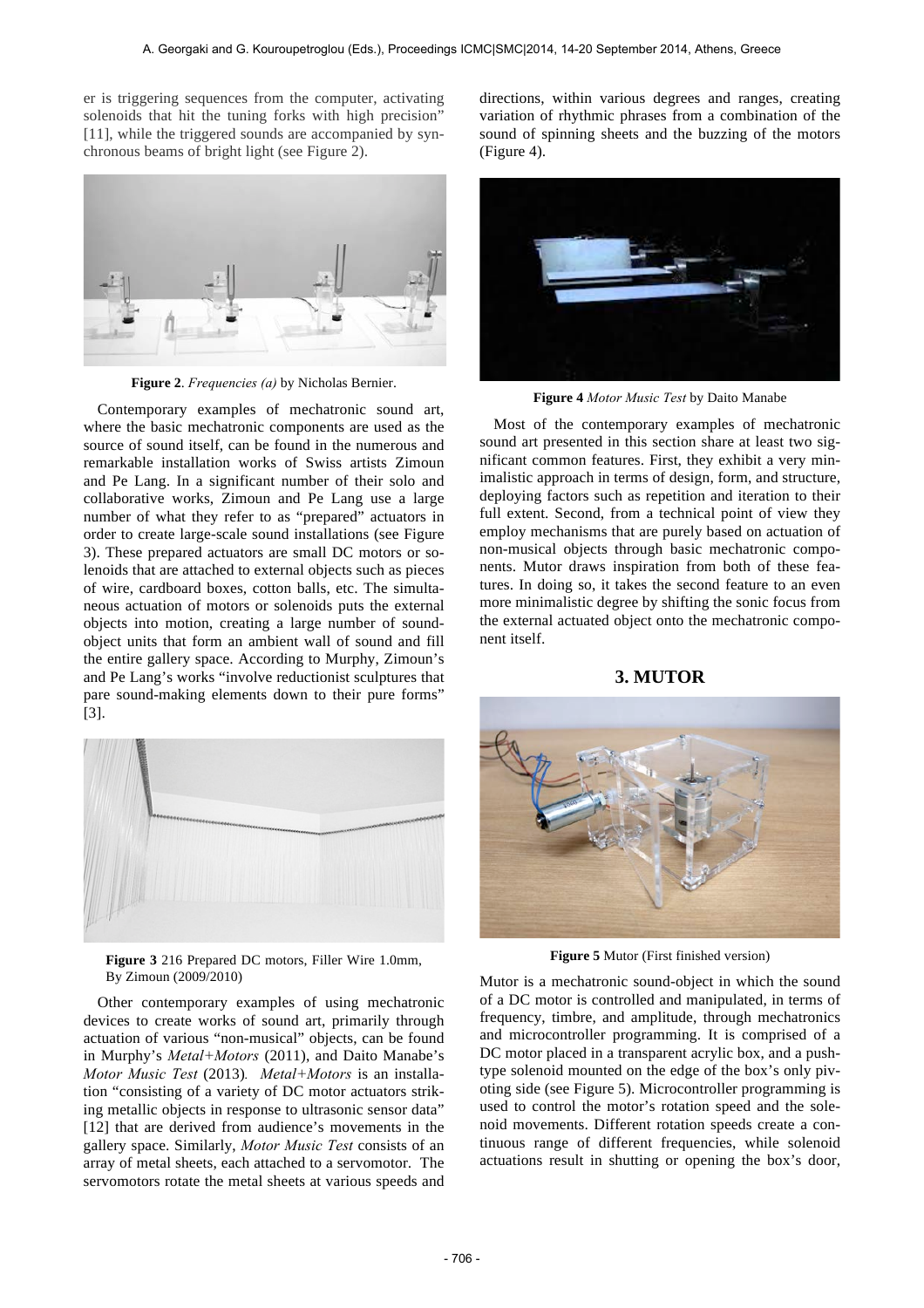modulating the amplitude and timbre of the motor's sound.

# **3.1 Design** Motor Solenoid Return Spring Pivot Point 80 mm

**Figure 6** Mutor parts and design sketch

Mutor is designed using CAD technology. After creating 3D models of the mechatronic components, the box and the solenoid bracket are drafted and put together in the 3D mechanical CAD program SolidWorks (Figures 6 and 7). Several prototypes were designed to reach the optimum sizes and dimensions, both in terms of practicality and aesthetics. The enclosure is then manufactured using computer-aided manufacturing (CAM) technology. All parts are laser-cut from 6 mm thick sheets of clear acrylic, except for the pivoting side that was cut out of 3 mm thick acrylic in order to further facilitate its revolving motion.



**Figure 7** 3D model of Mutor designed in SolidWorks.

#### **3.2 System Overview**

Figure 8 presents a flowchart of the different parts of the system and demonstrates the process of sound production. MIDI messages are sent to the Arduino board, which has been flashed to a MIDI device using HI-DUINO firmware [13]. The driver board is a customdesigned PCB and has been designed as an Arduino shield. Appropriate output PWM signals are generated by the Arduino in response to the incoming MIDI velocities, and then used to drive the motor and the solenoid through the driver board. Separate MIDI pitch values correspond to each component (i.e. motor and solenoid).



**Figure 8** System overview

 For the MIDI messages sent to the motor, different MIDI velocity values correspond to different motor speeds, and subsequently, different "buzzing" frequencies. For the MIDI messages sent to the solenoid, different MIDI velocity values correspond to the actuator stroke length. Higher stroke lengths result in wider angular displacement of the box's door, and therefore, more significant timbre and amplitude modulations. It should be noted that a push style solenoid has been used in this design whose shaft is mounted onto the outer edge of the pivoting side (the box's door). Therefore, as long as there are no MIDI inputs for the solenoid (i.e., the actuator is in rest position), the box's door is shut and the continuous buzzing of the motor is in the "muted" state. Once there is a note-on message, the solenoid receives a PWM signal corresponding to the MIDI velocity number and pushes the outer edge of the door, putting the motor's sound in the "un-muted" state, changing the amplitude and timbre of the buzzing. Transition from the muted to the unmuted state creates an effect on the motor's sound that is perceptually similar to that of a formant filter or a "wah-wah" effect, and the sound of the box's door shutting adds a percussive element to the aural output. A narrow strip of felt has been glued to the edge of the box's door to dampen the percussive sound, making the variations of the motor's sound more easily perceptible. In the latest version of Mutor, a strip of bright LEDs enclosed in a thin diffused acrylic box has been mounted on the back wall of the box in order to boost the audiovisual expressivity.

#### **3.3 Audio Analysis**

#### *3.3.1 Frequency Domain*

In order to study some of the frequency response and sonic characteristics of Mutor, a series of tests were carried out on recordings of the instruments in both "muted" and "unmuted" states. These samples were used to make an analysis of audio feature extractions such as spectral roll-off, spectral centroid, and zero-crossing. Considering the significant degree of inconsistency and noisiness of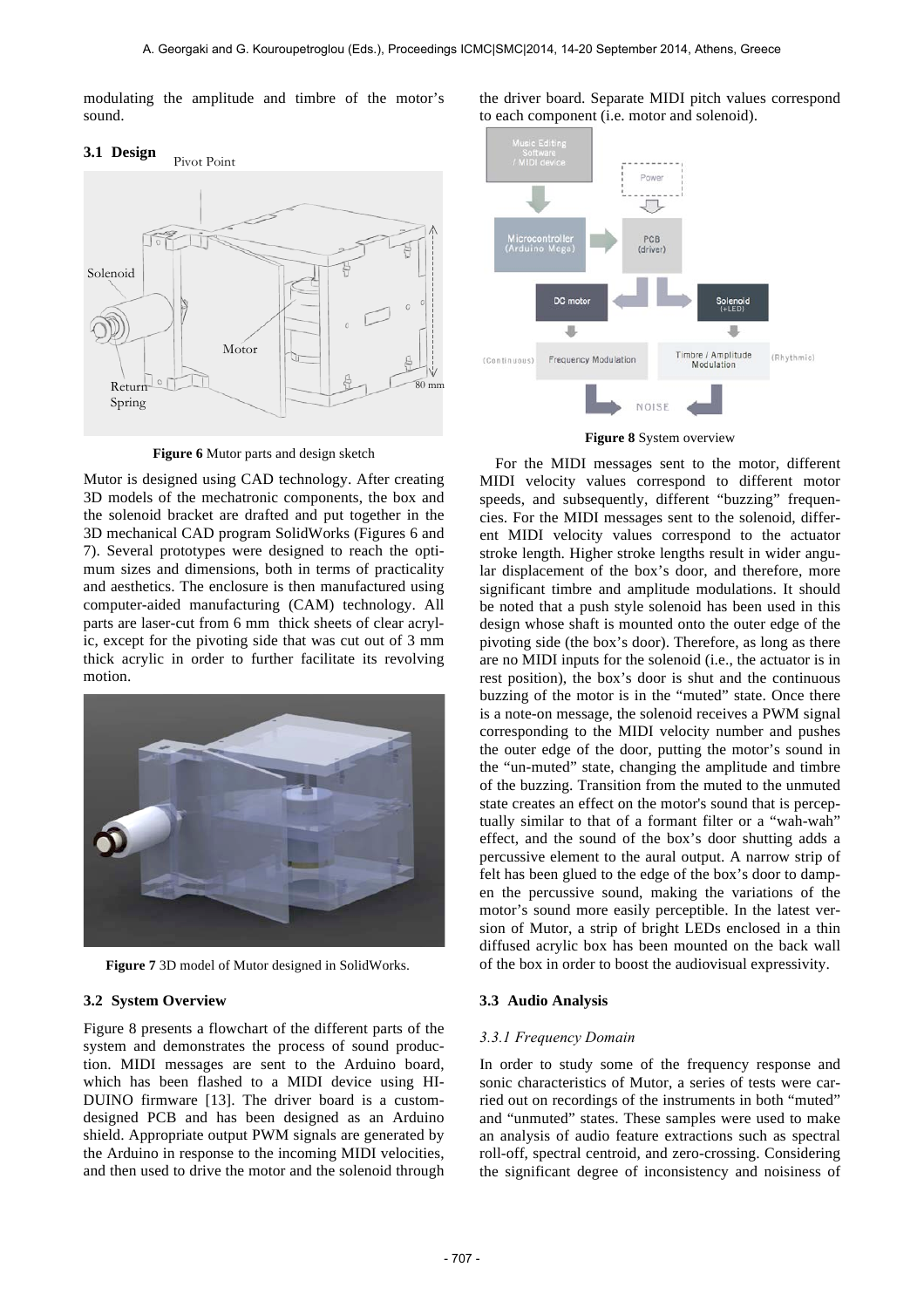the sound of a DC motor, these feature extractions were obtained from average FFT data of one-second-long recordings of Mutor at various MIDI velocity inputs, i.e. various speeds, with the following specifications:

- Sample Rate: 44100 sample/s
- Window Function: Hanning
- Window Size: 1024 samples

The data presented in the following graphs are therefore calculated as the average of approximately 43 samples  $(44100/1024 \approx 43)$ . Two separate series of recordings are conducted for muted and unmuted states. In the muted recordings, the box's door is kept shut by not sending any input to the solenoid, and for the unmuted recordings, a MIDI velocity of 127 is sent to the solenoid in order to keep the box's door at its widest open angular position. In both cases, the speed of the motor is changed by sending different MIDI velocities starting from 127 and decreased by 10 every step, down to MIDI velocity 7. The graphs presented in Figure 9 exhibit the data from muted and unmuted in comparison to each other.



**Figure 9** Analysis of audio feature extractions of Mutor's recordings in "muted" and "unmuted" states

The spectral centroid chart at the top illustrates the concentration of the center of mass of the audio signal, at both muted and unmuted states, within the relatively narrow frequency band of 7 kHz and 9 kHz for most MIDI velocity values. However, this center of mass is somewhat higher when the instrument is in the unmuted state, a difference that can be perceived as a timbral variety between the muted and unmuted states. This timbral difference can be more notably viewed in the middle chart, where the difference between the frequencies marking 80% percent of the power distribution of the audio signals in muted and unmuted states is significant. According to this chart, opening the box's door results in extending the frequency range to higher frequencies, overtones, and partials. Lastly, the highly wavering behavior of the (scaled) number of zero-crossings in both states vouches for the instrument's noisy sonic quality. The lack of any meaningful form of periodicity and consistency of the signal at various speeds implies that there is no predictable or linear correlation between the motor's speed and its frequency behavior. Therefore, although various MIDI velocity inputs for the motor's speed do change the tone of the motor in terms of frequency and timbre, this change does not follow a certain pattern.

#### *3.3.2 Time Domain*

Figure 10 presents the visualizations of a one-bar long pattern played by Mutor in MIDI, waveform, and spectrum demonstrations. Part (a) shows the MIDI notes used to trigger the motor and the solenoid. C#-2 is used to send four  $8<sup>th</sup>$  note-long MIDI messages of maximum velocity (127) to the solenoid, at a BPM of 120, in order to open the box's door for an 8<sup>th</sup> note, shutting it for another 8<sup>th</sup> note, and repeating this procedure another three times throughout the bar. C-2 is used to send a velocity of 127 to the motor, keeping its speed and therefore frequency constant throughout the bar. Part (b) shows the waveform changing over a period of 2 seconds (one bar in a BPM of 120). Part (c) demonstrates the spectrum distribution of the audio recordings of Mutor generated by this MIDI pattern.



**Figure 10** Visualization of a one-bar-long pattern played bar Mutor: (a) MIDI (b) Waveform (c) Spectrum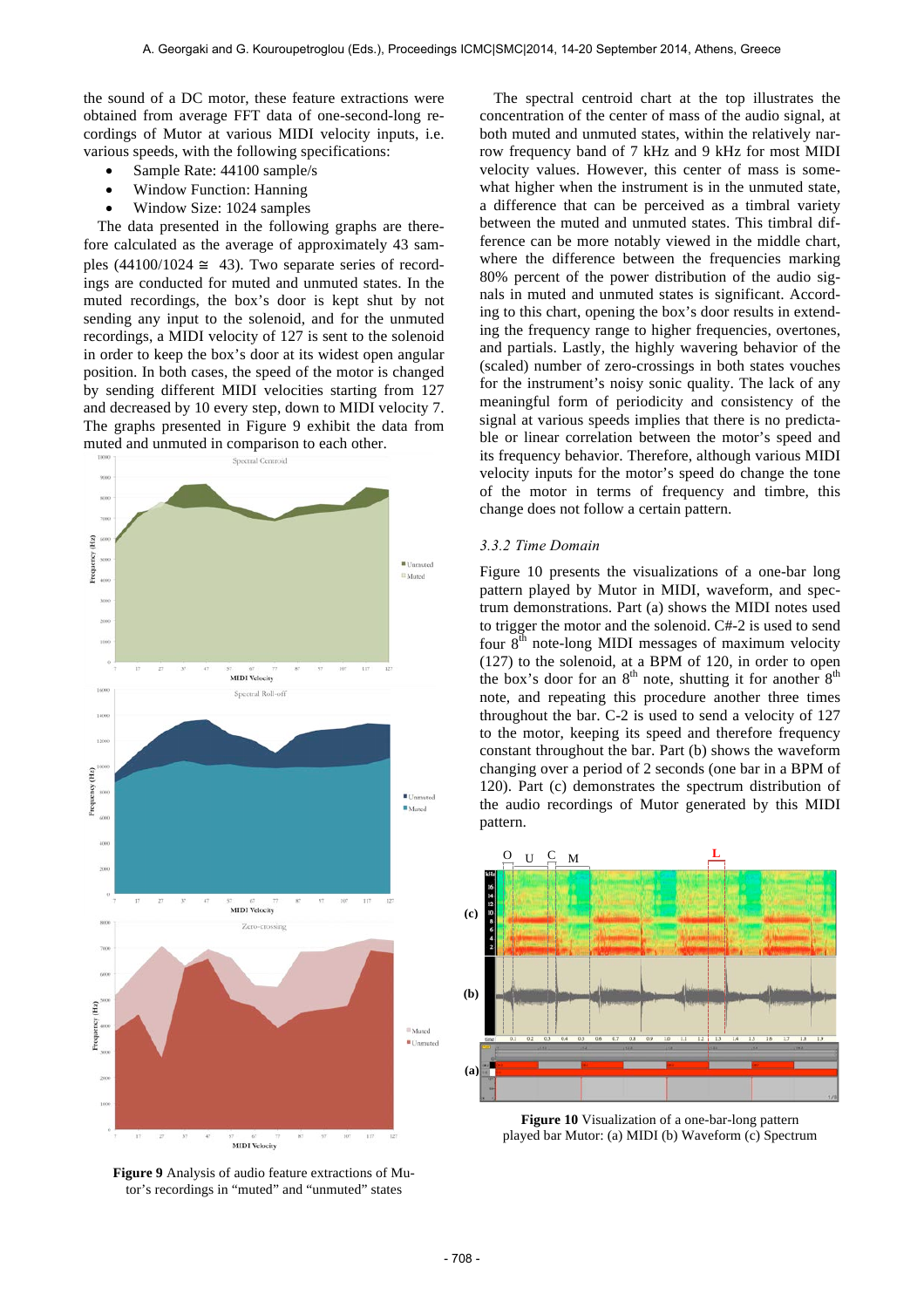Different time intervals in each cycle have been marked at the top of the figure. These labels represent the following time intervals between (or during):

**O**: the note-on message and opening the door

- **U**: the unmuted state
- **C**: the note-off message and closing the door
- **M**: the muted state

**L**: the latency between the note-off message and the unmuted state

As can be seen in the figure, there is a latency (L) of approximately 100 ms between receiving the note-off message and the actual shutting of the box's door. This is of course due to the time that the solenoid's return spring needs to decompress, and is therefore unavoidable. However, considering that it is this action that results in the most distinctive percussive element of the instrument, this latency should be carefully taken into account by the user or composer, especially when the intention is to create specific rhythms.

Furthermore, the relatively consistent changes in the shapes of the waveform and the spectrum show that, given a constant speed of motor, while constant MIDI input values are applied to the solenoid, changes in the audible output of Mutor would be relatively consistent and predictable.

# **4. COMPOSITIONAL & CONCEPTUAL APPROACHES**

Mutor and many other examples of mechatronic sound art discussed earlier, share a conceptual background with a portion of experimental electronic music often referred to as glitch. Regardless of the different mediums they use, mechatronic sound art and glitch music both focus on sonic by-products of the technologies they incorporate, and highlight the potential aesthetics of these by-products by utilizing them as the primary source of sound.

The appreciation of new sounds has been core to the creation and reception of an extensive number of works of contemporary sound art and experimental music, but as Landy points out a great deal of these works "[are] of marginal relevance to today's society in terms of its appreciation [of them]" [14]. Landy argues that this separation of art from life is a consequence of "art for art's sake" doctrine. He suggests certain "access tools" that can help such works of sound art and experimental music––or in his terminology, "works of organized sound"––be appreciated by an audience broader than just the peer musicians and sound artists. According to him, such access tools can equip the work with what he calls the "something to hold onto" factor, raising its accessibility, and therefore, appreciation by a greater audience. Conventional use of rhythm and pitch are among a number of "something to hold onto" factors suggested by Landy. In addition, he remarks on the strong effect of the visual aspect of sound-based works on enhancing their accessibility:

It has been my experience that inexperienced listeners tend to find sound-based works more accessible when introduced in a convincing manner within *audiovisual contexts* regardless of what they are [14].

He claims that integration of visual accompaniments of some sort help the general (or non-expert) audiences connect to works of experimental music and sound art more easily:

I have discovered that when presenting sound-based music in video, theater, performance art, dance, and installation contexts, the number of viewers is normally greater than what I would reach within music [14].

Employing Landy's ideas on accessibility of soundbased works, Mutor focuses on two of his "something to hold onto" factors: visual accompaniment and metric rhythms.

#### **4.1 Visual Accompaniment**

Unlike digitally produced works of glitch music, the sound-production mechanism in Mutor is physical and this physicality is presented in a fully visible form. Generating sound through an entirely mechanical apparatus that is held together in a transparent enclosure, fully embodies the visual and bodily aspect of the work, boosting the audiovisual expressivity. The significance of this audiovisual expressivity in Mutor and similar works of mechatronic sound art is pointed to by Fowler:

Many of these mechanical instruments are… intended for looks as much as for sound [15].

#### **4.2 Metric Rhythms**

Similar to many works of laptop-produced glitch music where pulse-based and metric rhythms are used as a platform to bring the ignored and unwanted technological noise to the domain of aural attention, Mutor is designed in a way that makes it perfectly capable of producing metric rhythms. The effect of metric rhythms is realized in simple timbral modulation of the motor's sound, and further highlighted by the percussive clacks of the box's revolving door. While the primary sound source here is the continuous buzzing of a DC motor, these minimal rhythmic modulations help remove this sound from its everyday context where it is unwanted and ignored, creating a framework in which the potential aesthetics of such sound are explored. This minimalistic approach was not only inspired by the contemporary works of mechatronic sound art, but also from Luigi Russolo's approach towards making his own instruments:

These instruments, because of their extreme simplicity, are already perfect enough so that they need only small modifications of a secondary nature [2].

#### **4.3 Drone Chorus of Metrically Muted Motors**

While the use of inexpensive components and CAD/CAM techniques make Mutor easily reproducible, mechatronics and microcontroller programming make it feasible to interact with and control a number of Mutors